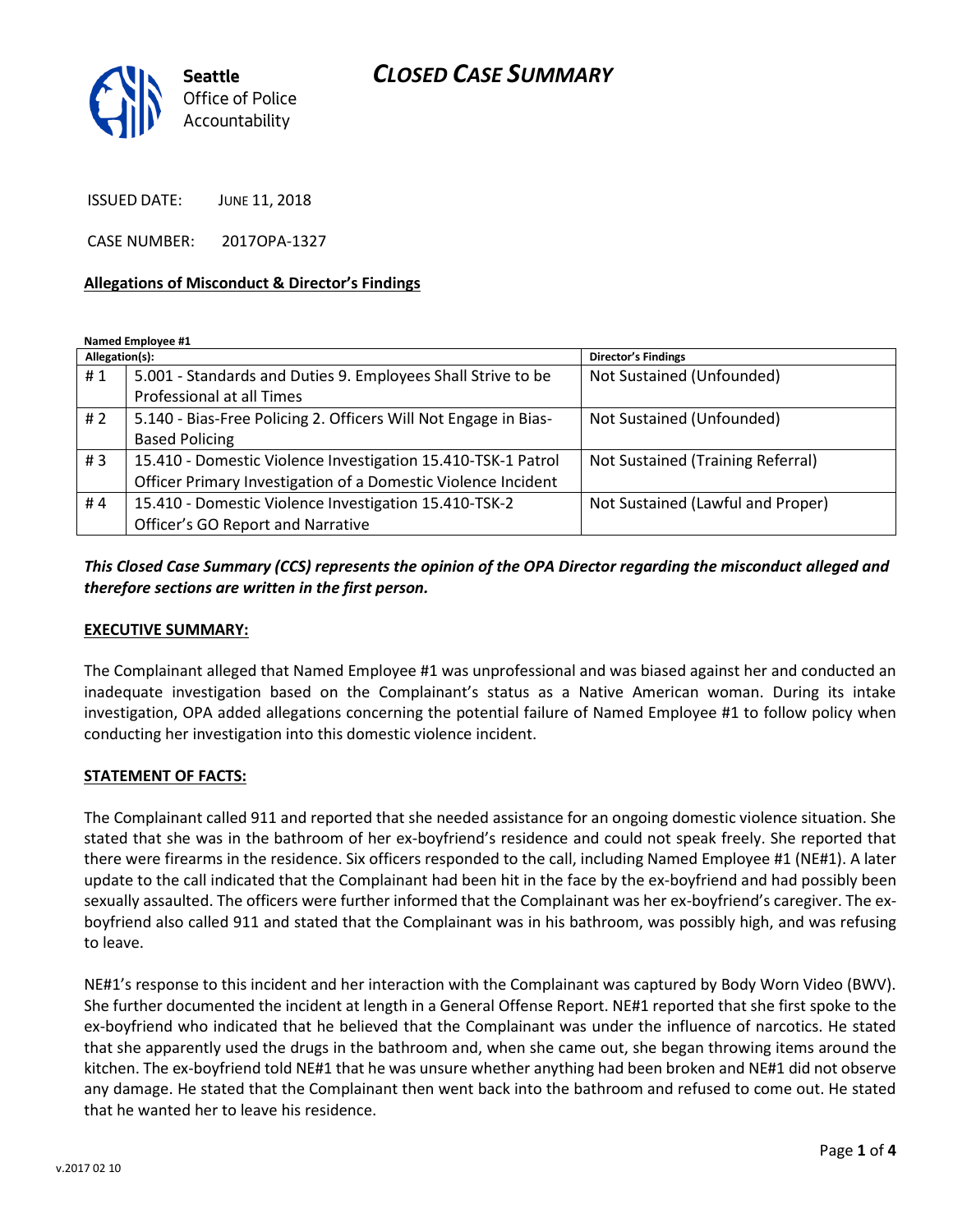# *CLOSE CASE SUMMARY*



OPA CASE NUMBER: 2017OPA-1327

NE#1 then spoke to the Complainant. The Complainant told a different story. She alleged that that her ex-boyfriend had chipped her tooth. The officers noticed a chip to her tooth, but, based on its appearance and the rounded edges of the chip, the officers believed it likely that it was from a previous incident. The Complainant also stated that her exboyfriend grabbed her breast and crotch. She further alleged that he put her in a headlock. When asked to expound on those allegations, the Complainant stated that the last time the sexual assault occurred was weeks ago and the last time the headlock occurred was days ago.

In her report, NE#1 noted that the Complainant changed her account of what had occurred several times. She further did not provide any explanation as to how her ex-boyfriend had chipped her tooth. NE#1 also noted that, based on the ex-boyfriend's limitations to his physical functioning from a prior stroke, it was unlikely that he engaged in some of the behavior described by the Complainant.

Lastly, NE#1 documented that the officers asked the Complainant to leave the apartment and she refused. Ultimately, they were able to convince the Complainant and her ex-boyfriend to remain in separate rooms until tensions subsided. No arrests were effectuated.

NE#1's BWV recorded her screening her decision to not make an arrest with her supervisor. During that approximately 10-minute screening conversation, NE#1 indicated that she did not believe that either the Complainant or her exboyfriend were telling the truth. She stated that there were no signs of injury, the Complainant's story "keeps changing," and that she ultimately did not feel that an arrest was warranted under the circumstances.

In her complaint to OPA, the Complainant stated that NE#1 was the officer whom she believed had acted inappropriately. She contended that NE#1 was unprofessional and treated her differently due to her status as a Native American woman. During its intake investigation, OPA added further allegations against NE#1 based on a potential inadequate domestic violence investigation.

Germane to the allegations herein, NE#1 admitted to OPA that she did not complete all of the requirements that were part of a domestic violence investigation. She additionally denied engaging in unprofessional behavior or engaging in biased policing towards the Complainant.

### **ANALYSIS AND CONCLUSIONS:**

### **Named Employee #1 - Allegation #1**

### *5.001 - Standards and Duties 9. Employees Shall Strive to be Professional at all Times*

SPD Policy 5.001-POL-9 requires that SPD employees "strive to be professional at all times." The policy further instructs that "employees may not engage in behavior that undermines public trust in the Department, the officer, or other officers." (SPD Policy 5.001-POL-9.)

While the Complainant alleged that NE#1 was unprofessional in this instance, I do not believe that the evidence supports such a determination. First, from a review of the BWV, there is no evidence that NE#1 treated the Complainant dismissively, disrespectfully, or uncaringly. Second, while NE#1's investigation fell short of the strict standards set forth in SPD policy, I do not think this rose to the level of a lack of professionalism.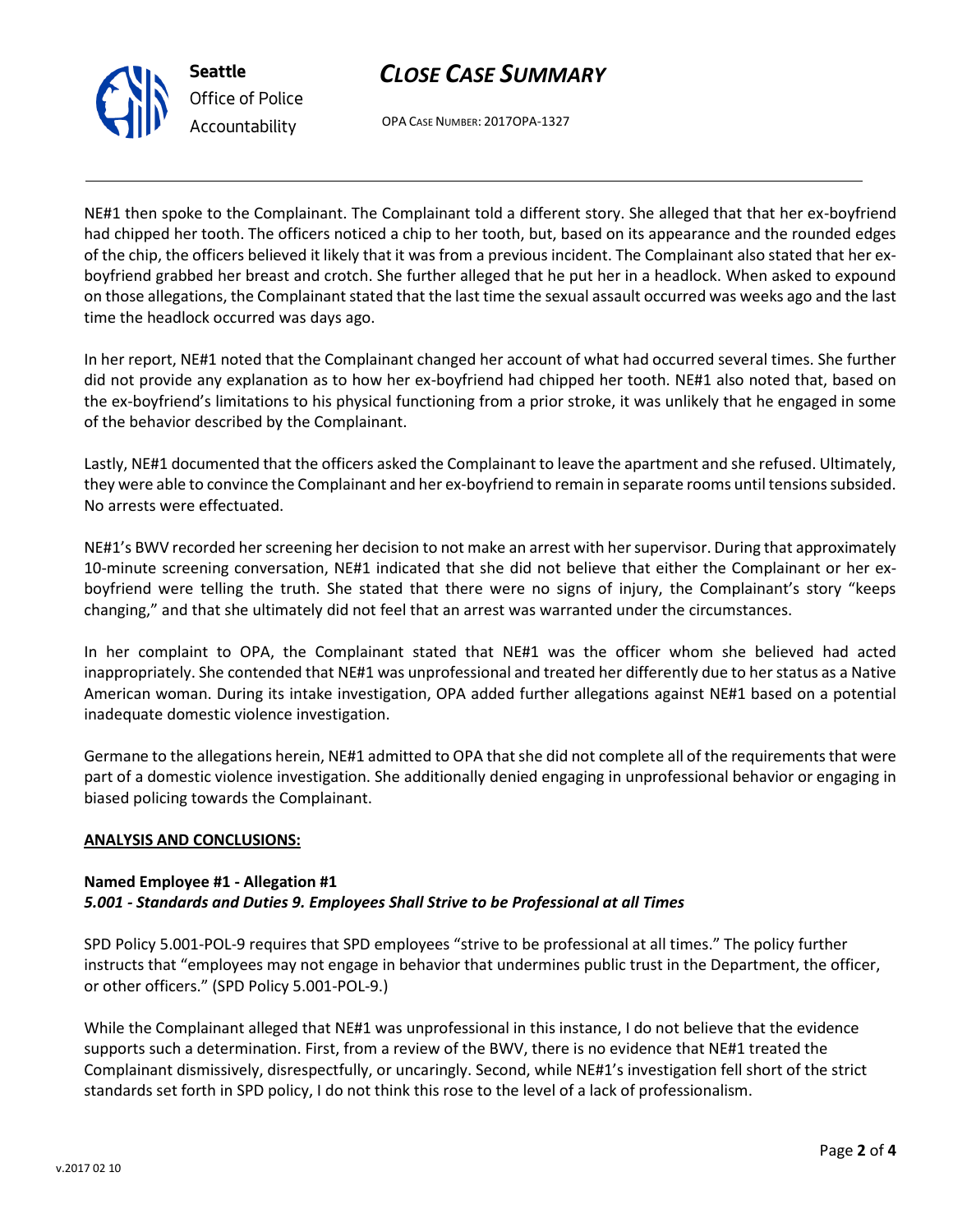

# *CLOSE CASE SUMMARY*

OPA CASE NUMBER: 2017OPA-1327

For these reasons, I recommend that this allegation be Not Sustained – Unfounded.

Recommended Finding: **Not Sustained (Unfounded)**

## **Named Employee #1 - Allegation #2** *5.140 - Bias-Free Policing 2. Officers Will Not Engage in Bias-Based Policing*

SPD policy prohibits biased policing, which it defines as "the different treatment of any person by officers motivated by any characteristic of protected classes under state, federal, and local laws as well other discernible personal characteristics of an individual." (SPD Policy 5.140.) This includes different treatment based on the race of the subject. (*See id*.)

Based on my review of the evidentiary record, which included BWV, the reports generated, and the parties' statements, I find no indication that NE#1 engaged in bias. I believe that NE#1's actions in this case were based on the complicated circumstances facing her and had nothing to do with the Complainant's race. As such, I recommend that this allegation be Not Sustained – Unfounded.

Recommended Finding: **Not Sustained (Unfounded)**

### **Named Employee #1 - Allegation #3**

## *15.410 - Domestic Violence Investigation 15.410-TSK-1 Patrol Officer Primary Investigation of a Domestic Violence Incident*

SPD Policy 15.410-TSK-1 sets forth the requirements of officers performing primary investigations into domestic violence incidents. Specifically, the policy indicates the sixteen tasks that officers shall perform when investigating such cases.

While some of the tasks set forth in this policy were inapplicable to this case and while others were completed by NE#1, NE#1 admitted that there were a number of tasks that she failed to perform. For example, NE#1 did not: take a victim statement from the Complainant; complete a Domestic Violence Risk Assessment; or provide the Complainant with a Domestic Violence Resource Guide.

The failure to perform these tasks constituted a technical violation of policy. That being said, I feel that this is more a case of a newer officer failing to comply with the numerous and sometimes complicated elements of this policy rather than intentional misconduct. As such, I believe that the better and more impactful result would be to retrain and counsel NE#1 so that she learns from this case and does not repeat these mistakes in the future. Also supporting this determination is my understanding that, since this incident, NE#1 has taken affirmative steps to more closely adhere to the requirements of this policy. Specifically, she has worked on compiling a checklist for domestic violence investigations that is now used by others in her precinct. I commend her for taking the initiative to do so and believe that this is exactly what the Department should encourage and promote in its officers. For these reasons, I recommend that NE#1 receive a Training Referral rather than a Sustained finding.

• **Training Referral**: NE#1 should receive additional training concerning the Department's expectations for investigations into domestic violence incidents. She should be retrained as to elements of SPD Policy 15.140